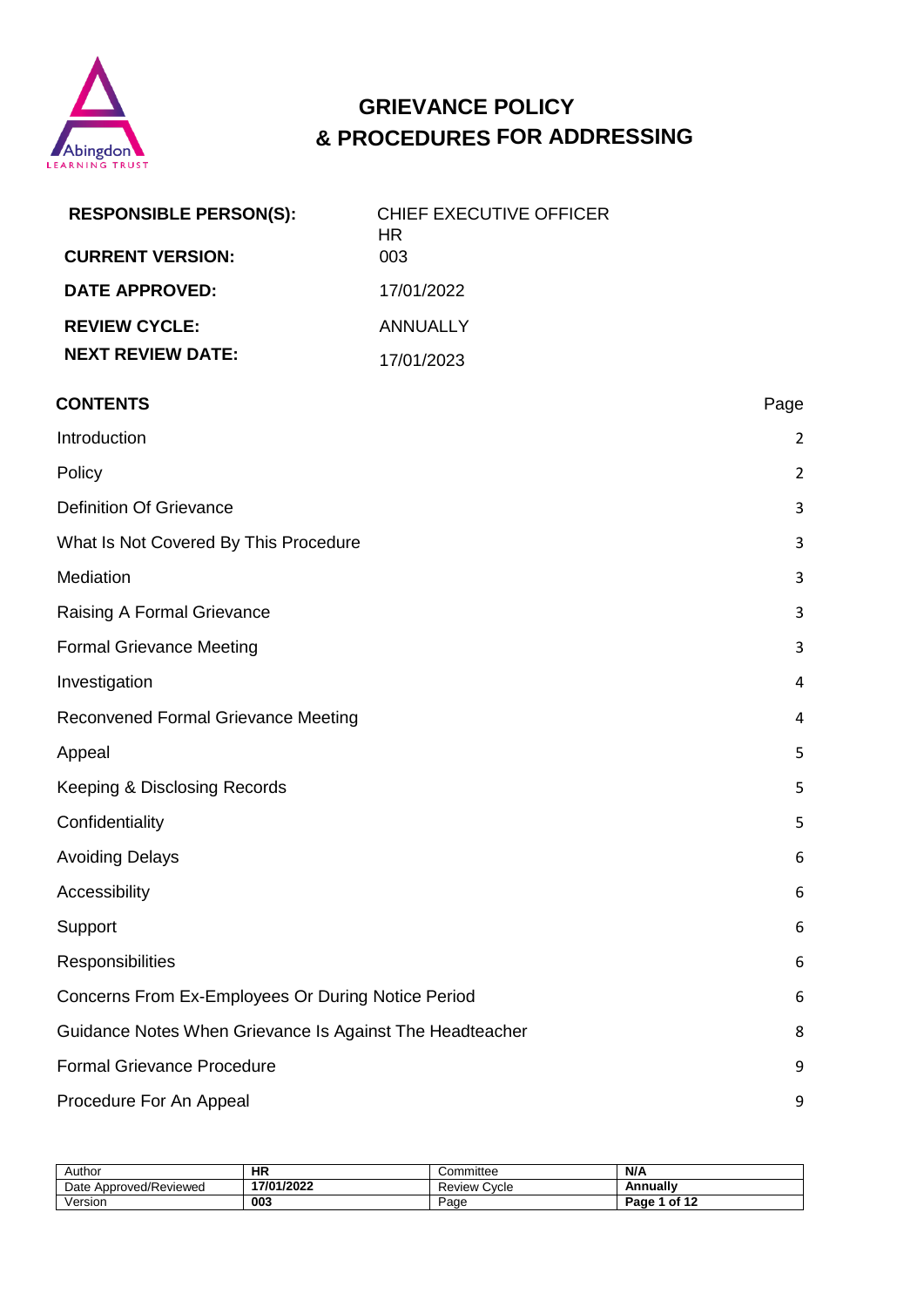# <span id="page-1-0"></span>**INTRODUCTION**

- 1. The responsible body have agreed to adopt Oxfordshire County Council's grievance policy and as such a policy has been drawn up following consultation with head teacher groups and all the recognised trade unions and associations: ASCL, ATL, NAHT, NASUWT, NUT and Unison.
- 2. Advice and support on the application of the policy is available from the Trust's Central Team and HR Adviser.
- 3. This policy applies to all employees working for the responsible body. It should be read in conjunction with other relevant documents that have been adopted by the Trust, e.g. School Teachers' Pay and Conditions Document (STPCD), Conditions of Service for School Teachers in England and Wales (Burgundy Book), the National Agreement on Pay and Conditions of Service for support staff (Green Book) and the Trust's procedure for requesting emergency and special leave.
- 4. The term 'relevant body' has been used throughout this policy, this refers to "responsible body" and the responsible body's Local Governance Boards.

# <span id="page-1-1"></span>**POLICY**

- 5. The responsible body is committed to promoting a positive work environment where employees feel able to talk to their manager about work-related problems.
- 6. Employees should aim to resolve most grievances informally by speaking to the person concerned or their manager, explaining clearly what the concern or problem is.
- 8. If employees don't feel able to approach the person concerned or their manager, they should talk the matter through with:  $\Box$  another manager in the school  $\Box$  a trade union representative.

If an employee is not sure who to talk to, they can contact the Central team for advice.

- 9. Managers and employees have a responsibility to try and resolve workplace disputes and problems promptly, aiming to avoid disruption, through discussion and by seeking to understand the views and perspective of others.
- 10. Where the grievance is about bullying or harassment, employees and school managers or governors should also refer to the Code of Conduct for the school.
- 11. Managers will take concerns raised by employees seriously, act promptly and seek to resolve the matter informally, where this is possible.
- 12. This procedure is primarily for grievances raised by individual employees, although it is possible for a group of employees to take out a collective grievance.
- 13. Raising a complaint or being subject to a complaint can be an upsetting experience. Everyone involved can expect to be treated calmly and with respect.
- 14. No employee will suffer detriment for raising a formal grievance in good faith, or for assisting a colleague to do so. However, if an employee is found to have used this procedure frivolously, maliciously or excessively without legitimate grounds, disciplinary action may be considered.
- 15. Where attempts to resolve matters informally have been exhausted by the employee, or circumstances make this route inappropriate, this formal procedure can be followed.
- 16. This procedure follows the steps recommended by the ACAS Statutory Code of Practice on Discipline & Grievance. It has been designed to ensure complaints from employees are dealt with promptly and in a fair and consistent manner.

| Author                 | ΗR         | :ommittee<br>w               | N/A          |
|------------------------|------------|------------------------------|--------------|
| Date Approved/Reviewed | 17/01/2022 | Cycle<br>Review <sup>*</sup> | Annually     |
| Version                | 003        | Page                         | Page 2 of 12 |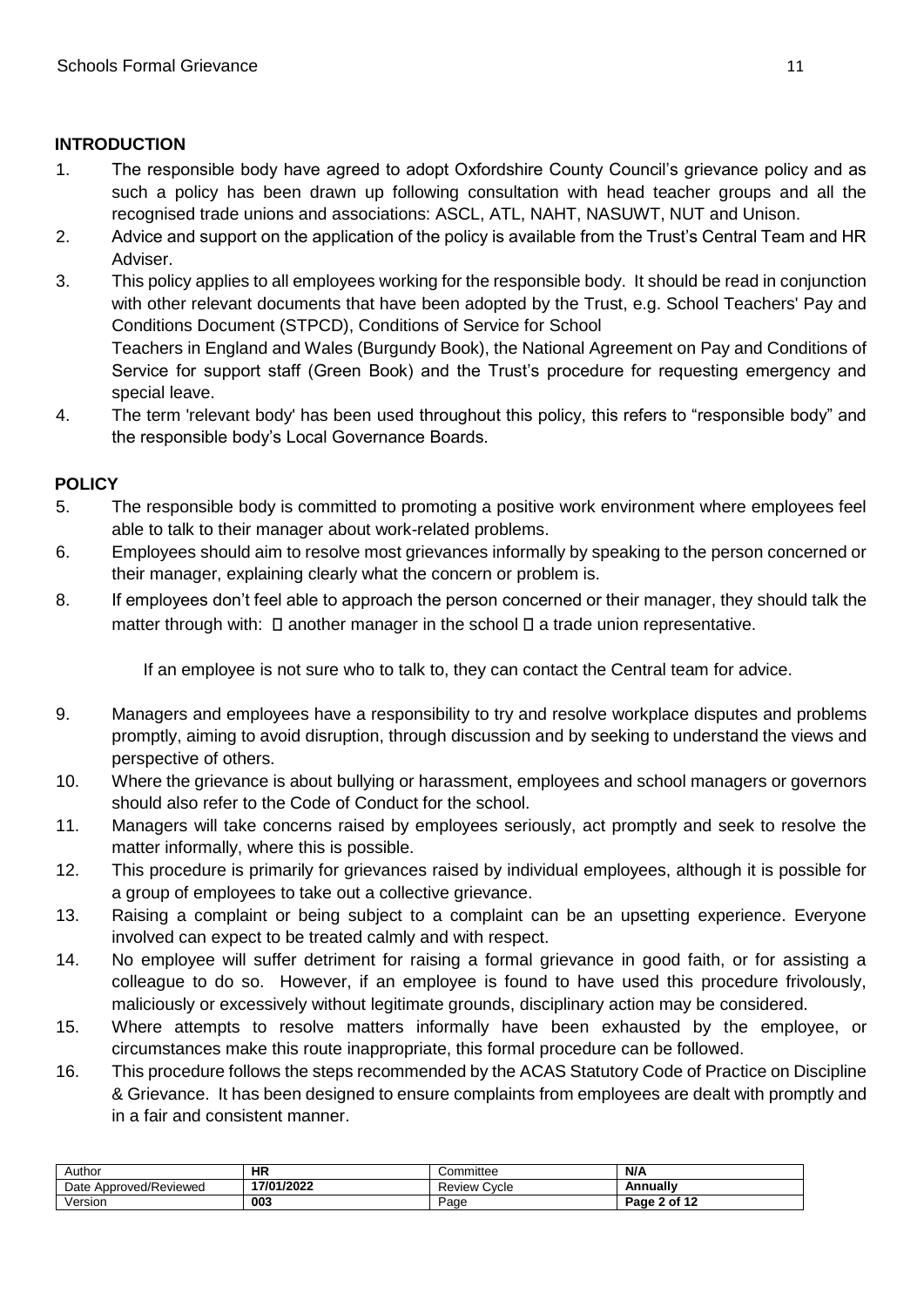## <span id="page-2-0"></span>**DEFINITION OF GRIEVANCE**

17. Grievances are "concerns, problems or complaints that employees raise with their employers" (ACAS). Grievances can be about terms and conditions of employment; working conditions; working relations; discrimination; statutory employment rights and working practices (this list is not exhaustive).

## <span id="page-2-1"></span>**WHAT IS NOT COVERED BY THIS PROCEDURE?**

- 18. Employees who wish to raise concerns about suspected malpractice, fraud or wrongdoing in relation to the school's operations should follow the responsible body's Whistleblowing Procedure.
- 19. An employee who is subject to formal disciplinary or capability proceedings will have the opportunity to raise any grievance about that through the disciplinary/capability process. If an employee wishes to raise a grievance or whistleblowing matter that is unrelated to the disciplinary/capability proceedings, it will be dealt with separately and concurrently. In some cases one proceeding may be temporarily suspended while the other is dealt with.
- 20. This policy does not cover areas of employment where specific procedures for raising concerns or appeals are in place. For example:
	- redundancy;
	- concerns about pay or appraisal;
	- pension matters;
	- matters relating to tax and national insurance
- 21. A grievance that has not been raised within three months of the events which gave rise to it will normally be disregarded unless it is agreed that there are exceptional circumstances.

## <span id="page-2-2"></span>**MEDIATION**

- 22. Mediation is an effective way of resolving disputes and helps avoid matters escalating and the need for formal procedures. Mediation can be used at any stage and can address a range of issues including relationship and communication breakdown.
- 23. Mediators do not make judgments or determine outcomes they ask questions that help uncover underlying problems, assist the parties to understand each other's point of view and help them look at options for resolving their dispute.
- 24. Contact the CFO or CEO to find out more about mediation.

## <span id="page-2-3"></span>**RAISING A FORMAL GRIEVANCE**

- 25. You must set out the facts of your complaint in writing in a letter or by completing the Grievance Form. This written statement will form the basis of the grievance meeting and any investigations, so it is important that you:  $\square$  set out the nature of your complaint clearly;
	- provide details such as dates and times of events;
	- give the names of any witnesses;
	- include supporting evidence;
	- explain how you believe the matter could be resolved.
- 26. The letter or completed grievance form must be sent to your line manager or head teacher. Where the grievance is about the head teacher, the grievance must be sent to the Chair of the relevant body. Formal grievances from head teachers should be raised with the Chair of the Local Academy Board.
- 27. You will receive confirmation that your grievance has been received and you will be given the name of the person who will be responsible for dealing with it (referred to as the nominated manager).

| Author                 | <b>HR</b>  | :ommittee         | N/A          |
|------------------------|------------|-------------------|--------------|
| Date Approved/Reviewed | 17/01/2022 | Cvcle<br>Review \ | Annually     |
| Version                | 003        | Page              | Page 3 of 12 |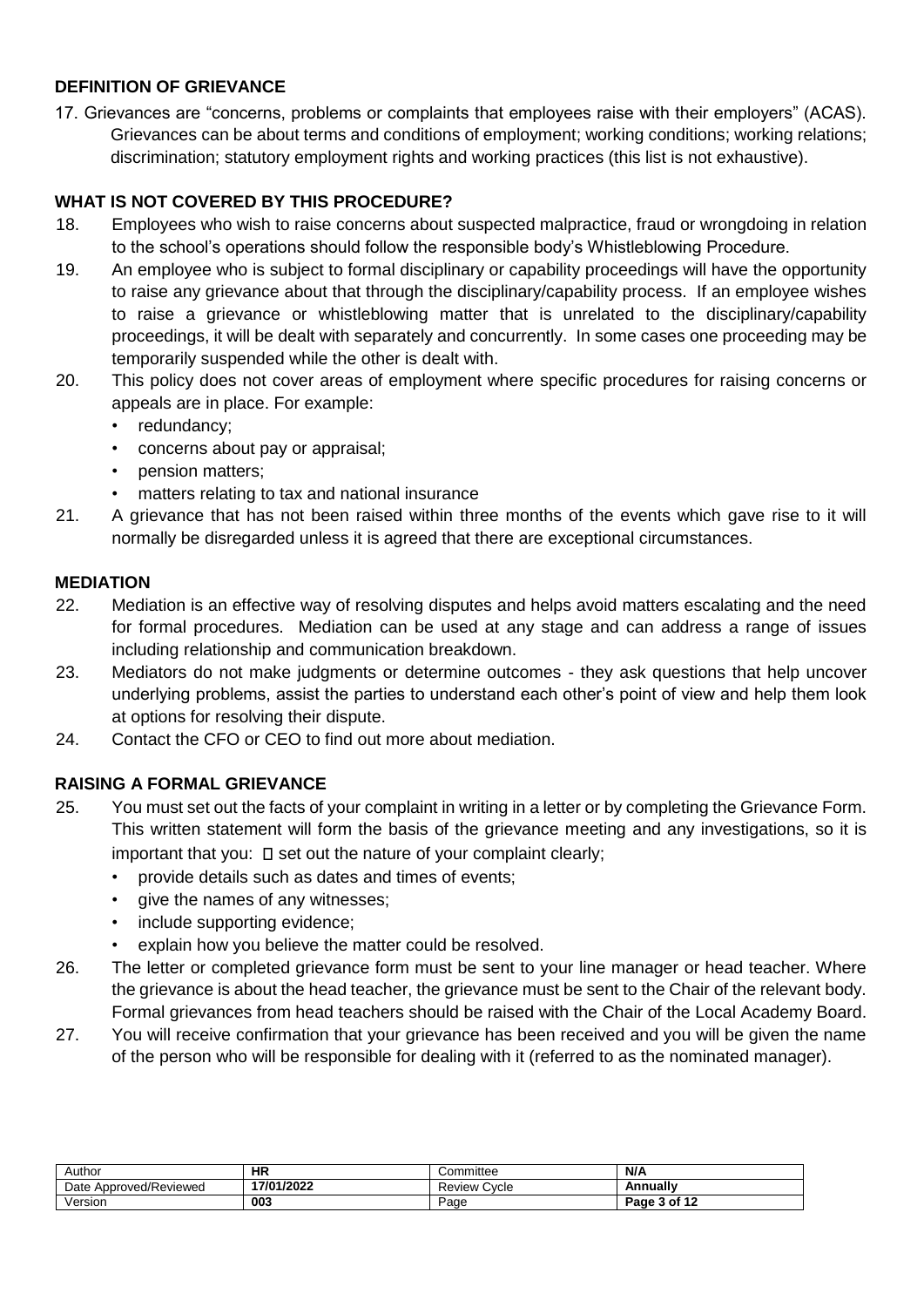#### <span id="page-3-0"></span>**FORMAL GRIEVANCE MEETING**

- 28. A meeting will be arranged for you to attend, without unreasonable delay and usually within 10 working days (Working days means Monday to Friday during school term time) of receiving the grievance. You can make a request to be accompanied to this meeting by a trade union representative or work colleague (see paragraph 48-50).
- 29. The meeting will be run by the nominated manager responsible for dealing with your grievance. The aim of this meeting is for the nominated manager to establish a detailed understanding of the issues and if possible, decide how to resolve the problem.
- 30. You will be asked to explain the grievance and how you think it could be resolved. It is important that you use this opportunity to make sure all the issues are raised and any supporting evidence is provided, along with the names of any witnesses. No new complaints can be added after this meeting unless agreement is given by the nominated manager.
- 31. Notes of the meeting will be taken and circulated to attendees. The nominated manager may arrange for a separate note-taker to attend.
- 32. The nominated manager may decide that s/he needs to gather more information before reaching a decision and will adjourn the meeting to allow an investigation to take place. This is particularly likely if the complaint is against another person, who will need to be given the opportunity to provide a response. The nominated manager will write to you within three working days, following this meeting, confirming the actions agreed.
- 33. Where it is possible for the nominated manager to come to a decision about the grievance at this first meeting, s/he will do so and decide what actions to take and where possible give that decision as part of the meeting. The nominated manager will then confirm the outcome in writing to you within three working days of the meeting. You will have the right of appeal should you believe the outcome is unacceptable (See paragraphs 43-47 Appeals).

## <span id="page-3-1"></span>**INVESTIGATION**

- 34. Where more information is needed and an investigation is necessary, this will be carried out either by the nominated manager themselves or s/he may appoint an investigating officer. You will be told who this will be.
- 35. Investigations will be conducted fairly and without delay. In normal circumstances the investigation will be completed within a period of four working weeks, depending on the scale and complexity of the issues. If there are unavoidable delays you will be kept informed.
- 36. You are required to attend investigation meetings when requested to do so.

#### <span id="page-3-2"></span>**RECONVENED FORMAL GRIEVANCE MEETING**

- 37. When the investigation is complete and the nominated manager is satisfied s/he has all the information, another meeting will be arranged for you to attend, normally within 10 working days. Again, you can be accompanied by a trade union representative or work colleague (see paragraphs 48-50).
- 38. The nominated manager will feed back the findings from the investigation and provide his/her conclusion and decision. The nominated manager will confirm the outcome in writing to you within three working days of the meeting. You will have the right of appeal should you believe the outcome is unacceptable (See paragraphs 43-47)
- 39. Where the issues are complex and there are opposing accounts of events a grievance hearing may be arranged, for all parties and witnesses to attend, if the nominated manager believes this will help him/her reach a conclusion.
- 40. In circumstances where the nominated manager has conducted an extensive investigation, they may decide to refer the case to the head teacher, another senior leader or a governor to ask them to chair

| Author                 | <b>HR</b>  | Committee       | N/A                    |
|------------------------|------------|-----------------|------------------------|
| Date Approved/Reviewed | 17/01/2022 | Cycle<br>Review | Annuallv               |
| Version                | 003        | Page            | e 4 of 10 -<br>$P$ age |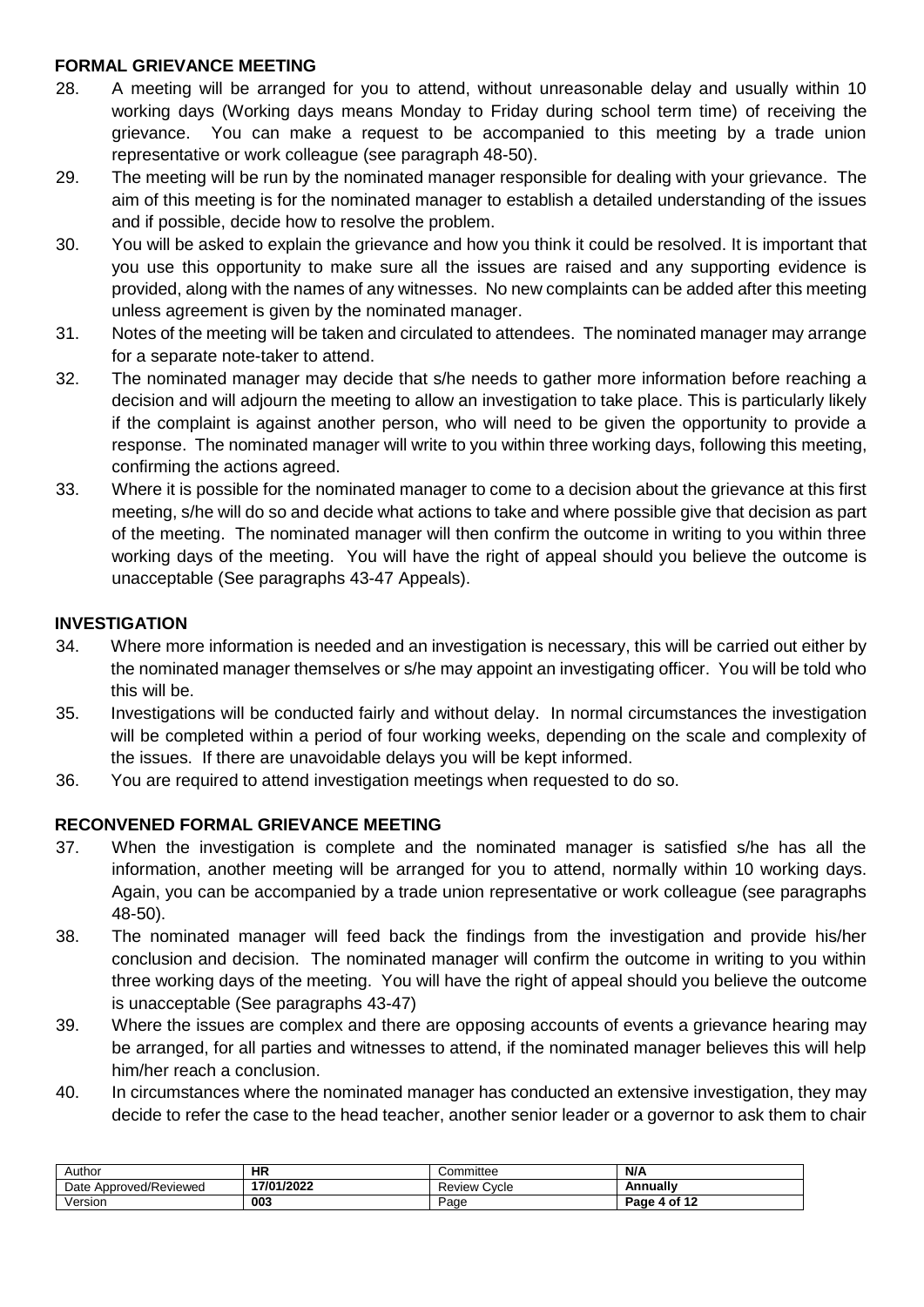a hearing, examine all the evidence and make a decision. The nominated manager will normally provide a written report for this hearing and will attend to provide information about the investigation.

- 41. If a hearing is arranged, you will have the opportunity to invite any witness/es to support your case and you will need to let the nominated manager have the names of any witnesses you intend to call. The person who your complaint is about may also invite witnesses to attend.
- 42. Having considered all the evidence and heard from all parties, the Chair of the hearing, will make a decision about your grievance and write to you, normally within three working days, confirming their decision and any actions they intend to take. You will have the right of appeal should you believe the outcome is unacceptable (See paragraphs 43-47 Appeals). Regardless of the outcome, all parties are expected to work together in a positive and professional manner.

#### <span id="page-4-0"></span>**APPEAL**

- 43. If you believe that your grievance has not been satisfactorily resolved, based on the evidence and the fair application of this procedure, you have the right to appeal within five working days of receiving the written outcome.
- 44. In accordance with the ACAS statutory Code of Practice your appeal must be made in writing and you must make clear the grounds for your appeal, for example, faults in the procedure followed, new evidence not originally available, a perverse decision. No new complaints can be raised at the appeal.
- 45. The appeal will be heard by a panel made up of three members of the Local Academy Board. The appeal hearing will be arranged without unreasonable delay and usually within 10 working days of receiving the appeal.
- 46. This will normally take the form of a hearing where you will have the opportunity to explain the grounds of your appeal and the nominated manager or, where a grievance hearing has been held, the Chair of the hearing will respond to it. In some circumstances the panel may instead choose to deal with the matter by written submissions after consultation and agreement with both parties.
- 47. The outcome of the appeal will be communicated to you in writing within three working days of the decision. This is the final stage of the formal grievance procedure.
- 48. You have the right to be represented by a trade union representative or accompanied by a work colleague at formal grievance meetings.
- 49. Normal management meetings, informal discussions and investigatory meetings do not attract the right to be accompanied, but requests to be accompanied will be considered where this support may be helpful.
- 50. Where you wish to be accompanied, you must contact the nominated manager responsible for dealing with your grievance and give them the name of the trade union representative or work colleague in good time before the meeting (or give this information on the grievance form).

#### <span id="page-4-1"></span>**KEEPING & DISCLOSING RECORDS**

- 51. Whether dealing with grievances formally or informally, it is advisable for all parties to keep a brief record of discussions and agreed actions.
- 52. In certain circumstances the nominated manager may decide to protect the identity of an individual or to withhold some information, for example where information is of a sensitive personal nature or considered to be irrelevant.

## <span id="page-4-2"></span>**CONFIDENTIALITY**

53. Confidentiality must be maintained by all parties. Only those who need to know about the grievance will be informed.

| Author                 | ΗR         | :ommittee<br>w               | N/A          |
|------------------------|------------|------------------------------|--------------|
| Date Approved/Reviewed | 17/01/2022 | Cycle<br>Review <sup>*</sup> | Annually     |
| Version                | 003        | Page                         | Page 5 of 12 |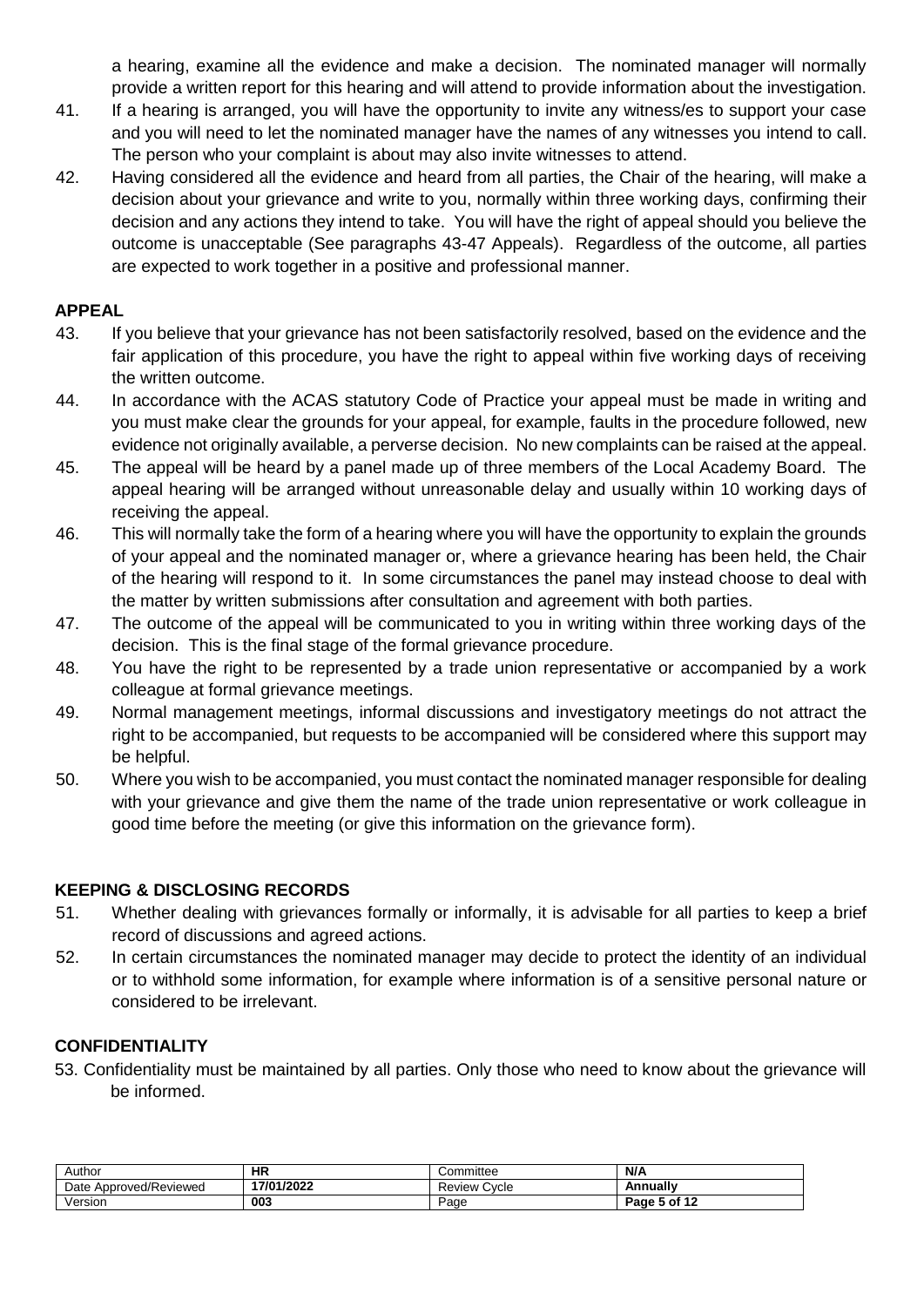## <span id="page-5-0"></span>**AVOIDING DELAYS**

- 54. Prolonged, unresolved grievances can be distressing for all parties and the school recognises that it is in everyone's interests for matters to be resolved as quickly as possible.
- 55. Managers will make every effort to deal with grievances promptly and without unreasonable delay.
- 56. Employees will be consulted on the scheduling of dates/times for meetings. If the employee's representative cannot attend on a proposed date, the employee must provide alternative times and dates of their availability, so long as these are reasonable and not more than five working days after the original date. Alternatively employees can nominate another representative.
- 57. Employees and their representatives must take all reasonable steps to avoid delays, make every effort to attend the meetings required under this procedure and to provide any information requested by the nominated manager or investigating officer promptly and in advance of any meetings.
- 58. If an employee is unable to attend a meeting because of circumstances beyond their control, they should inform the nominated manager dealing with their grievance as soon as possible. 59. Employees will be expected to participate and attend all meetings, unless a GP or Occupational Health advises that that they are not fit to do so. In these circumstances other arrangements may be agreed with the employee to ensure matters can still proceed e.g. for a representative to act on their behalf. The employee's absence will be managed in accordance with the schools Managing Sickness Absence Procedure.
- 60. The nominated manager can make the decision to proceed in the employee's absence if:
	- the meeting has already been rearranged once and the employee fails to attend for a second time;
	- the employee fails to attend without explanation, or there is evidence that the employee has not made sufficient attempts to attend;
	- the employee is on long-term sick leave and medical opinion is that s/he will be unable to attend meetings in the near future. In these circumstances alternative arrangements will be discussed with the employee e.g. the employee can supply written information instead or ask a representative to attend on their behalf.

## <span id="page-5-1"></span>**ACCESSIBILITY**

61. If any aspect of this procedure causes difficulty on account of a disability or if English is not your first language, or if you need particular assistance or adjustments to attend meetings, contact the nominated manager at the earliest opportunity.

#### <span id="page-5-2"></span>**SUPPORT**

62. Grievances can be upsetting and stressful for all parties and managers have a responsibility for making sure all individuals involved in a dispute or grievance are offered appropriate support. This can be provided by offering additional one to one meetings or by assigning a key contact for the employee.

#### <span id="page-5-3"></span>**RESPONSIBILITIES**

63. The responsible body has overall responsibility for this policy.

#### <span id="page-5-4"></span>**CONCERNS FROM EX-EMPLOYEES OR DURING NOTICE PERIOD**

64. Wherever possible, a concern should be dealt with before an employee leaves employment. However, in cases where an employee has left employment before a concern has been raised the former employee should write to their former manager setting out the grievance as soon as possible, and not later than one month after leaving employment and a response will be given in writing.

| Author                 | ΗR         | Committee            | N/A             |
|------------------------|------------|----------------------|-----------------|
| Date Approved/Reviewed | 17/01/2022 | –<br>Cvcle<br>Review | Annuallv        |
| Version                | 003        | Page                 | 6 of 12<br>Page |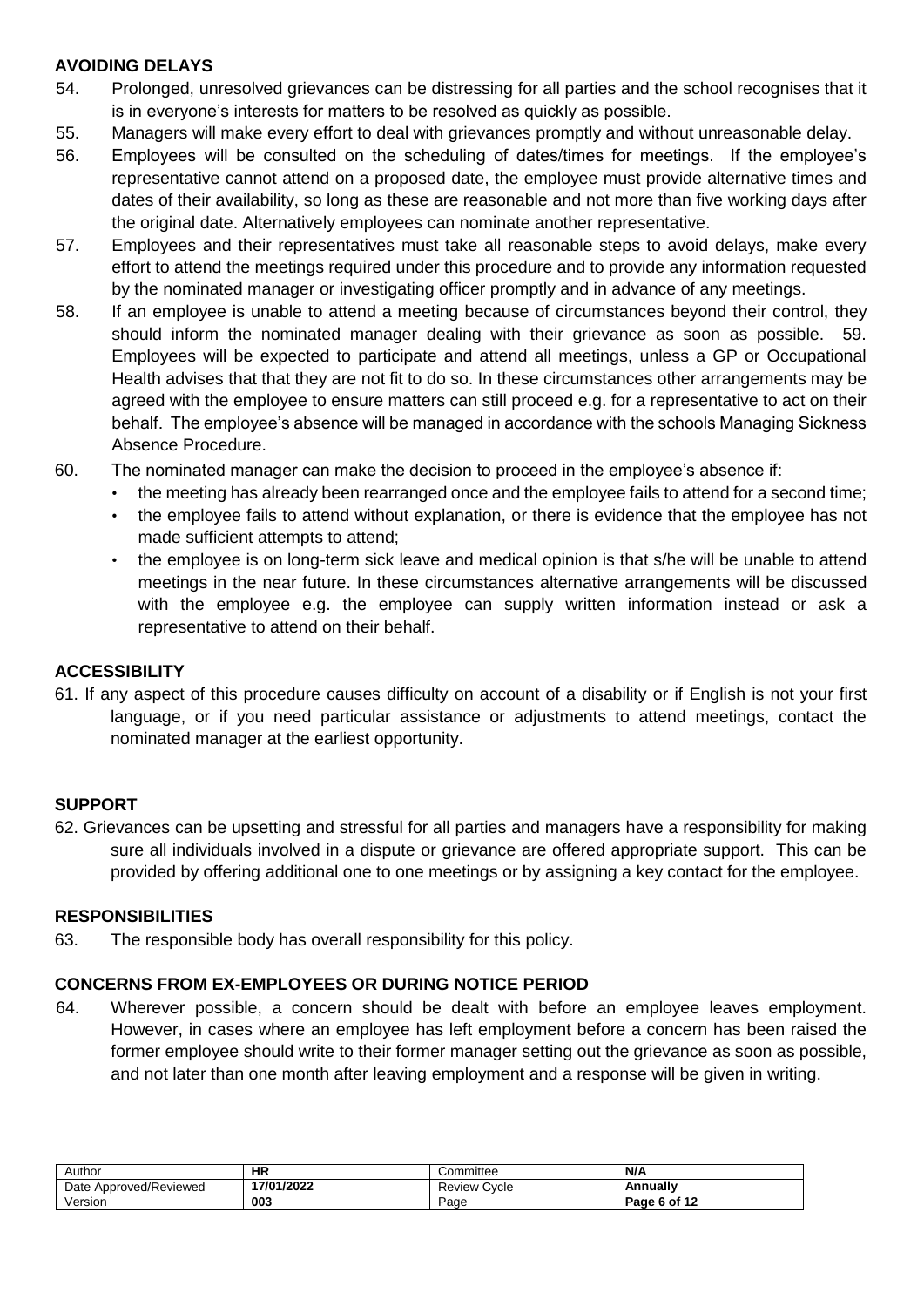65. If an employee raises a grievance during his/her notice period and there is insufficient time for the school to investigate and/or resolve the issue before the employee's employment ends a written response will be given.

Other relevant policies

- Whistleblowing procedure
- Disciplinary policy

| Author                 | НR         | Committee         | N/A             |
|------------------------|------------|-------------------|-----------------|
| Date Approved/Reviewed | 17/01/2022 | Cvcle<br>Review ' | Annually        |
| √ersion                | 003        | Page              | 7 of 12<br>Page |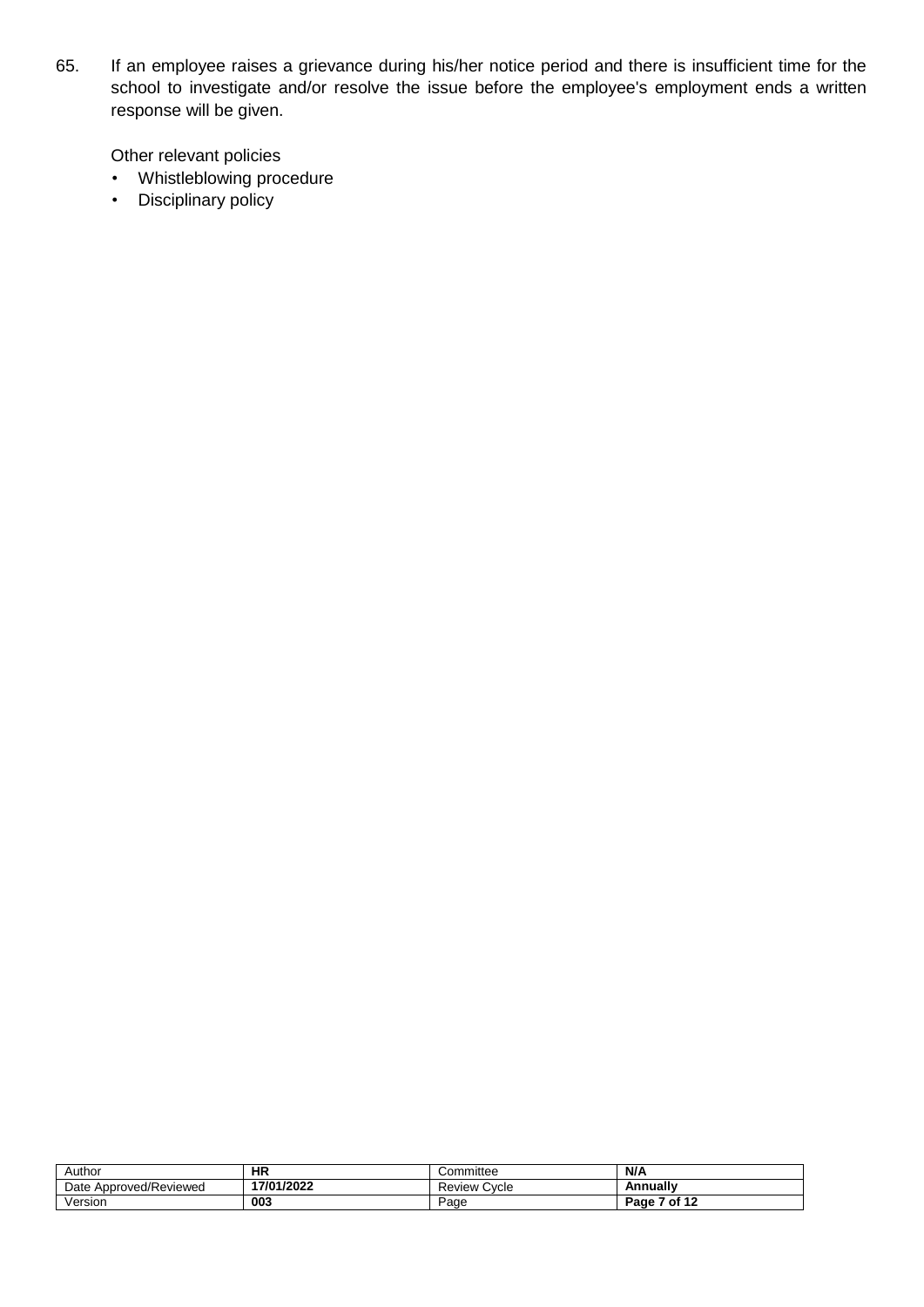#### <span id="page-7-0"></span>**GUIDANCE NOTES WHEN THE GRIEVANCE IS AGAINST THE HEADTEACHER**

In the event that a grievance is made against the Headteacher this should be sent to the Chair of the Local Academy Board. The Local Academy Board will be expected to take on the role of Management both in carrying out an investigation and in conducting the grievance hearing.

#### **Appointment of an Investigation Officer.**

It is strongly recommended that the Local Academy Board appoint an investigating officer to conduct an investigation into the points raised against the Headteacher. If there is someone on the Local Academy Board who has experience in the management of schools then they could carry out this role; otherwise the Local Academy Board should contact the responsible body's Chief Executive and ask them to nominate an experienced manager from within the responsible body to do the investigation.

It is not recommended that the Local Academy Board appoint anyone who does not have the appropriate experience as this is could have a significant impact on the outcome of the grievance.

#### **Appointment of Nominated Manager**

Where a grievance is taken out against a Headteacher then a Panel of three members of the Local Academy Board will be convened and for the purposes of the Grievance Procedure the Chair of this Panel will assume the role of Nominated Manager as described in the Model Policy for Resolving Grievances.

The Panel of three members of the Local Academy Board should not have had any involvement with the issues that are being investigated and cannot be a staff Local Academy Board member.

Issues that are raised against a Headteacher can have serious implications throughout the school and it is strongly advised that an HR Adviser from the organisation that provides the School's HR Advice be asked to advise and support the Local Academy Board through the grievance. Contact information can be provided by the CFO or CEO.

| Author                           | НR         | Committee       | N/A          |
|----------------------------------|------------|-----------------|--------------|
| <b>Approved/Reviewed</b><br>Date | 17/01/2022 | Cycle<br>Review | Annually     |
| /ersion                          | 003        | Page            | Page 8 of 12 |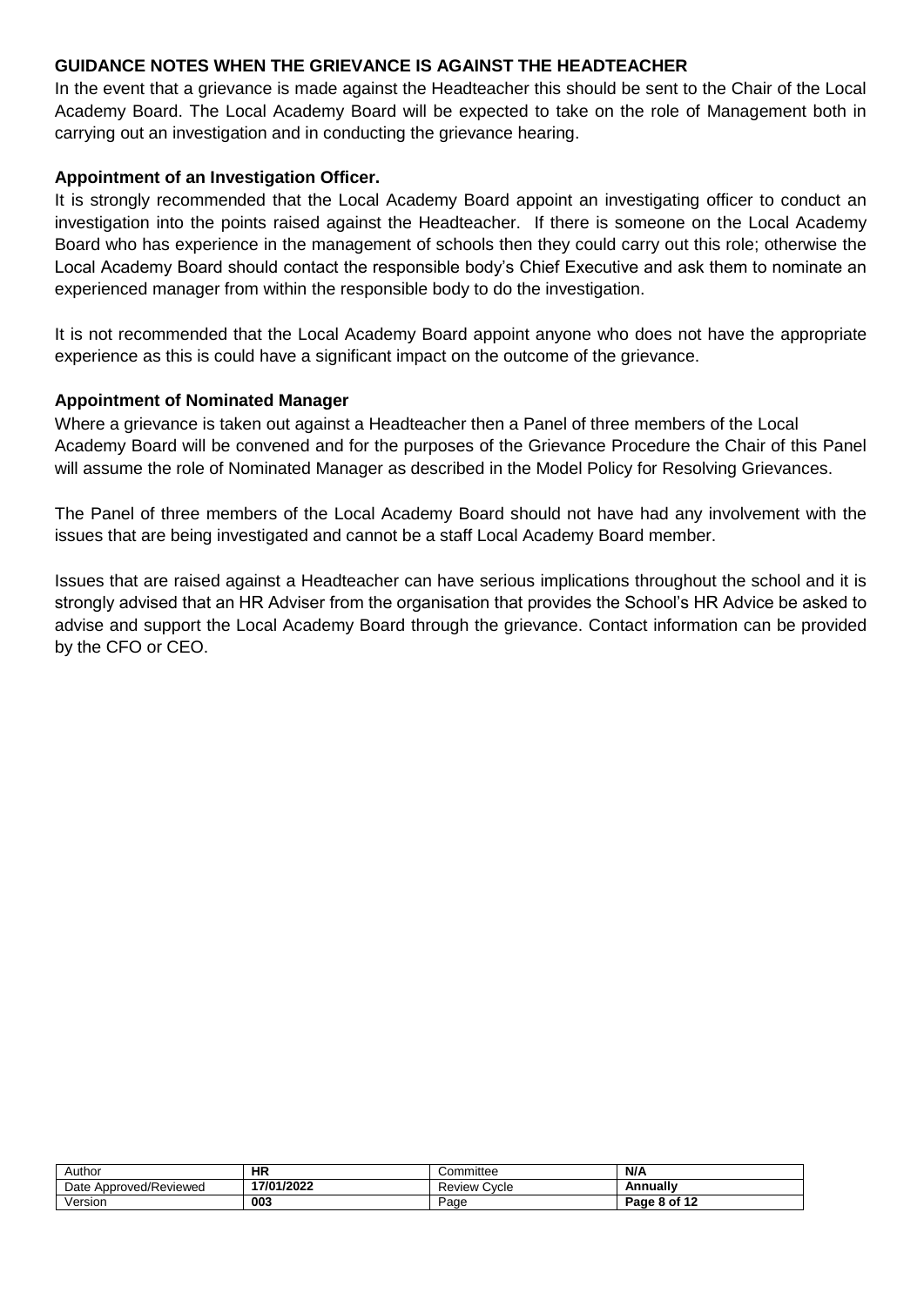<span id="page-8-0"></span>

## <span id="page-8-1"></span>**PROCEDURE FOR AN APPEAL HEARING**

1. The Chair invites the employee to explain the grounds of the appeal.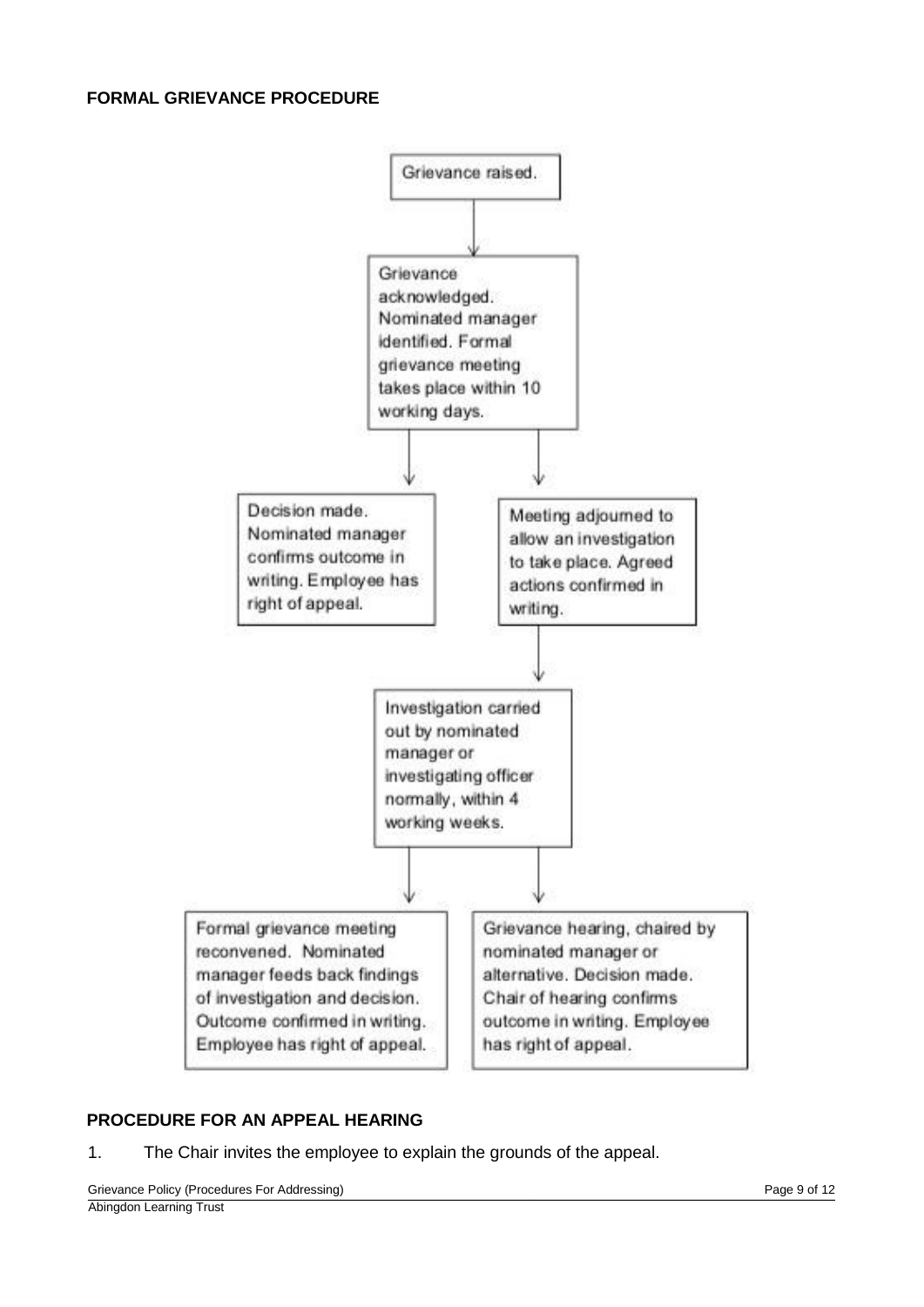- 2. The Chair invites the employer to ask questions.
- 3. The Chair invites members of the Appeal Panel to ask questions of the employee.
- 4. The Chair invites the employer to respond to the case presented.
- 5. The Chair invites the employee to ask questions.
- 6. The Chair invites members of the appeal panel to ask questions of the employer.
- 7. The Chair invites the employee to summarise the case.
- 8. The Chair invites the employer to summarise the case.
- 9. Both parties withdraw while the panel consider the case and reach a decision.
- 10. The outcome of the appeal will be communicated in writing within three working days.